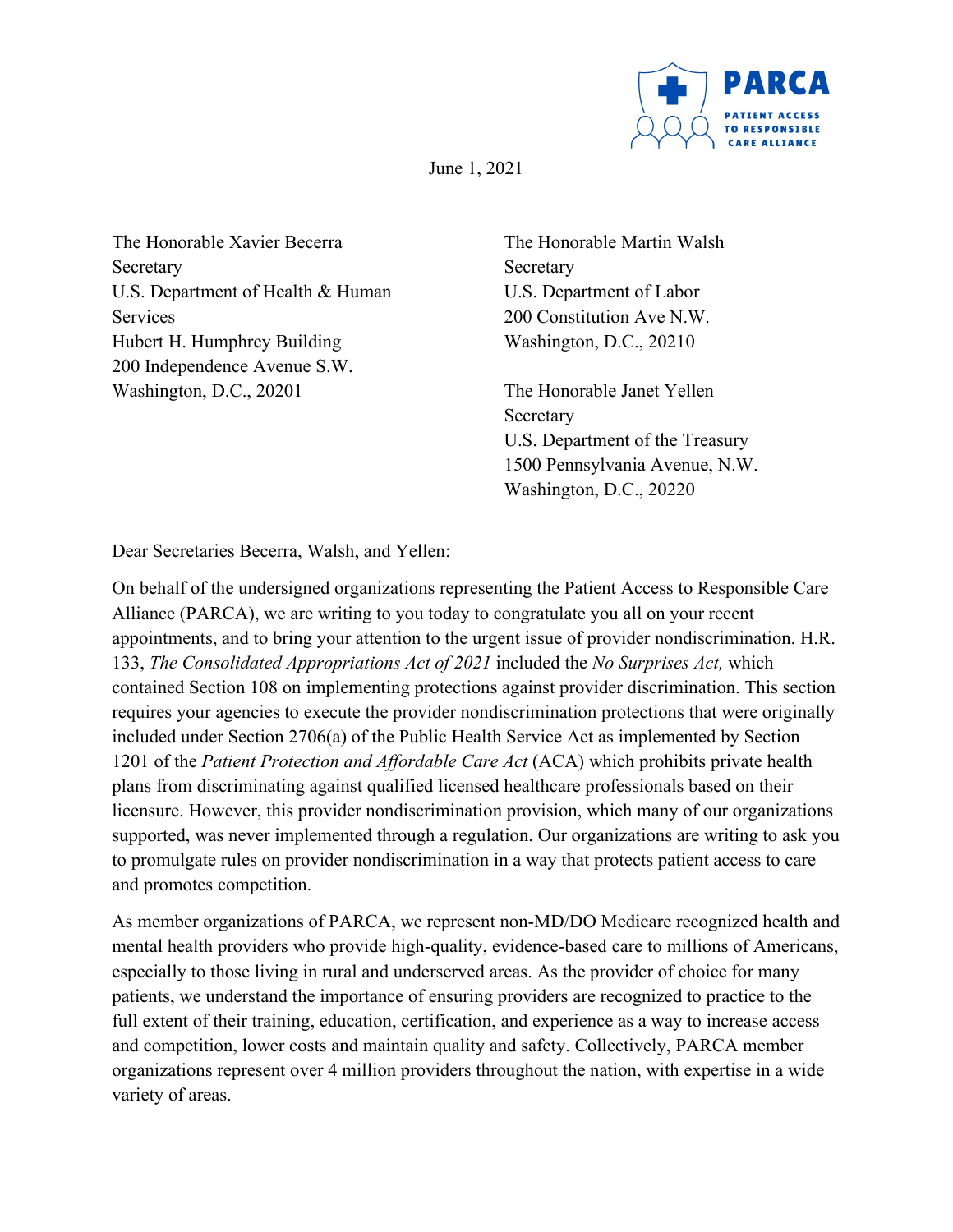

As organizations representing non-MD/DO Medicare recognized healthcare providers, our members in particular have been affected by the lack of enforcement of provider nondiscrimination rules. Health plans and insurers have on occasion refused to negotiate in good faith with our members, refused to allow our members in network, refused to contract with our members, have reimbursed our members unequally to our MD/DO colleagues and have added unnecessary requirements and difficulties for our members that other providers do not face. While these actions directly harm the provider, they also decrease patient access to care, limit competition and increase costs for consumers.

Non-MD/DO healthcare providers, acting within the scope of their license under applicable state law or regulation, should not face discrimination from payors that ultimately hurts patients. Because no enforceable regulation has been issued since the passage of the *ACA,* there is no mechanism in place to enforce this important provision. Congress sought to ensure that these protections are now enforced with the inclusion of Section 108 in H.R. 133. We believe that your agencies should promulgate a robust provider nondiscrimination rule that is in the best interests of consumers through promoting access to healthcare, consumer, and patient choice of safe and high-quality healthcare, reducing healthcare costs through competition, and allowing providers to practice to the full extent of their education, training, and licensure. The rules should take into account several critical considerations:

- Rulemaking should prevent health insurers, health plans, and payors from establishing varying reimbursement rates and varying reimbursement requirements for the same or similar covered services for all types of providers based solely on their respective state licensure. Equitable reimbursement for providers is a necessary step to expanding access to care. Rulemaking should ensure that health plans, health insurers and other payors are not engaging in prohibited contracting practices which discriminate with respect to participation under the plan or coverage based on licensure. While this section does not require health plans to accept any willing provider, this section prohibits them from discriminating based on licensure. Health plans, health insurers and other payors should also not be allowed to remove a provider from the network based solely on their licensure.
- Rulemaking should prohibit health plan issuers from including a stipulation or requirement for supervision or collaboration, or completion of an additional certification or training program, on a particular provider beyond state licensing requirements and any similar or correlating requirements placed on participating MD/DO physicians in order to credential that provider in their health plan network.
- Rulemaking should prohibit a health plan, health insurer, or payor from setting up arbitrary networking rules setting up geographic location limits for its network. Such restrictions can include only allowing on panels a certain class of provider within a given